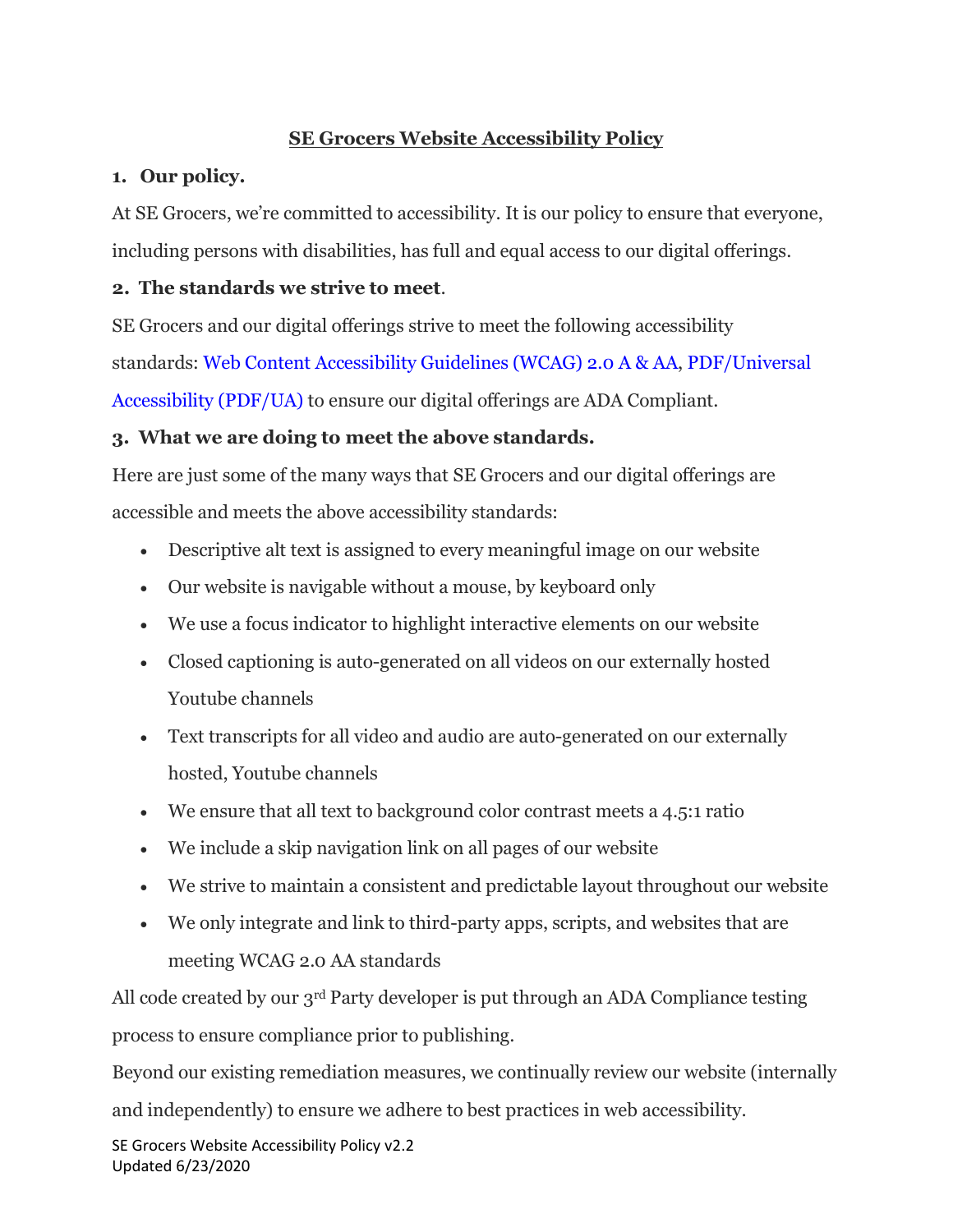## **4. How we incorporate the accessibility measures listed above**.

To ensure SE Grocers Digital Properties are accessible, we have taken the following steps:

- We have appointed an internal web accessibility coordinator to oversee all of our digital operations and ensure they are accessible
- We have retained a third-party, independent web accessibility firm, Level Access [\(www.levelaccess.com\)](http://www.levelaccess.com/), to audit our digital offerings (website, documents, app) on an annual basis
- We have also retained Level Access as a consultant to advise us on best practices in web accessibility
- We have enrolled in annual web accessibility and disability training courses to ensure our staff is able to competently handle support requests and maintain our digital offerings in an accessible manner
- As many offerings on the SE Grocers websites are microsites or content provided by 3rd parties, we have informed these 3rd parties that they must also abide by the same ADA Compliance Standards used by SE Grocers.
- All 3<sup>rd</sup> party content is included in our annual audits. Negative results are passed on to the content providers for remediation within reasonable timeframes.
- All of SEG's Grocery Banner websites [\(www.winndixie.com,](file:///C:/Users/SHEFFM/AppData/Local/Microsoft/Windows/INetCache/Content.Outlook/J8DHNBE0/www.winndixie.com) [www.bi-lo.com,](file:///C:/Users/SHEFFM/AppData/Local/Microsoft/Windows/INetCache/Content.Outlook/J8DHNBE0/www.bi-lo.com) [www.harveyssupermarkets.com,](file:///C:/Users/SHEFFM/AppData/Local/Microsoft/Windows/INetCache/Content.Outlook/J8DHNBE0/www.harveyssupermarkets.com,) and [www.frescoymas.com\)](file:///C:/Users/SHEFFM/AppData/Local/Microsoft/Windows/INetCache/Content.Outlook/J8DHNBE0/www.frescoymas.com) are audited annually for accessibility by Level Access [\(www.levelaccess.com\)](http://www.levelaccess.com/)
- In 2020, and going forward, [www.segrocers.com](file:///C:/Users/SHEFFM/AppData/Local/Microsoft/Windows/INetCache/Content.Outlook/J8DHNBE0/www.segrocers.com) will be included in annual audits
- As part of our renewed, and modified, 2020 agreement with Level Access, SEG receives monthly accessibility scans from Level Access [\(www.levelaccess.com\)](http://www.levelaccess.com/), beginning in July, 2020.
- We invite feedback from all users of our website to improve accessibility